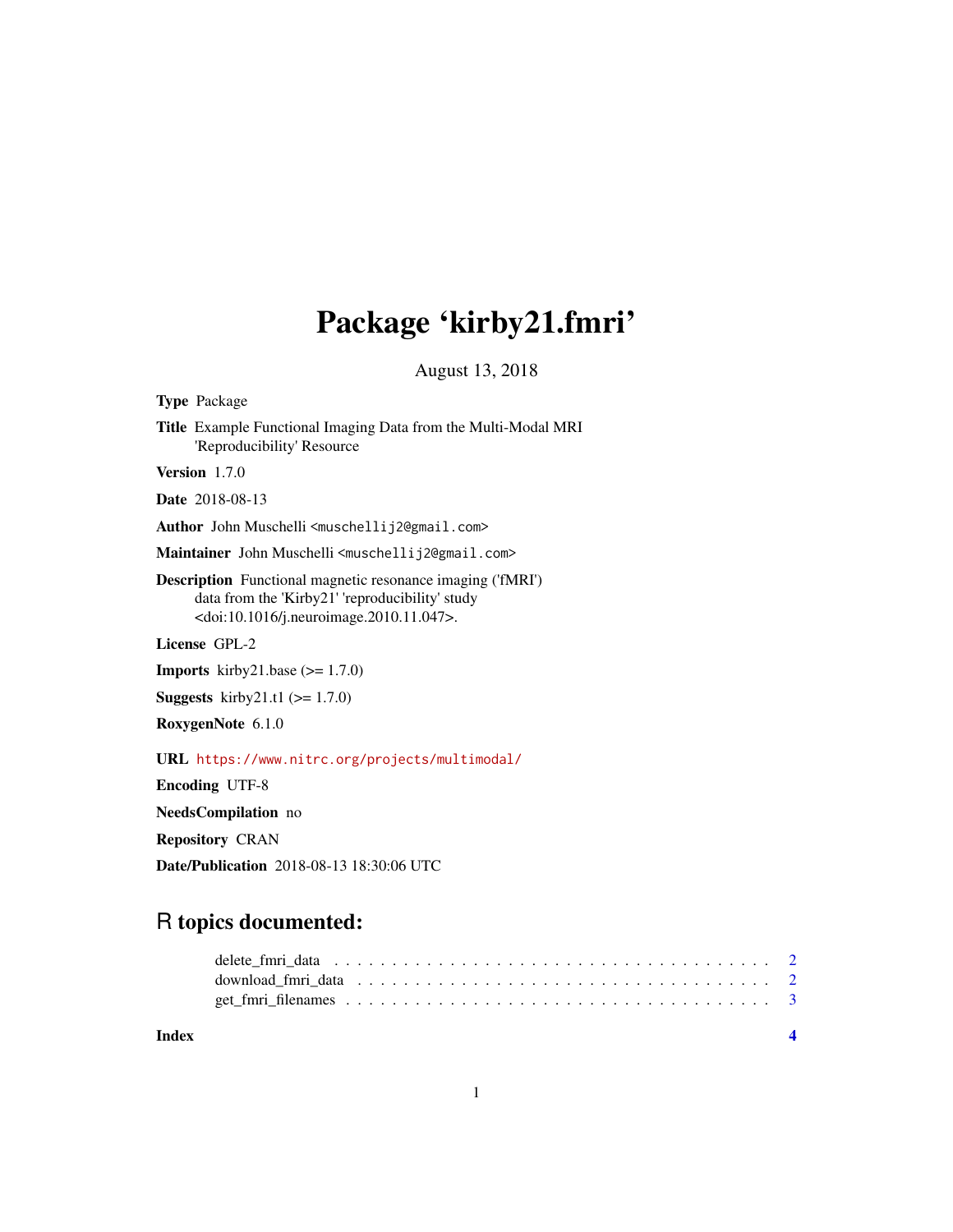<span id="page-1-0"></span>delete\_fmri\_data *Delete fMRI Image Filenames*

#### Description

Delete the files for the fMRI images

#### Usage

delete\_fmri\_data(...)

#### Arguments

... arguments to pass to [delete\\_kirby21\\_data](#page-0-0), modalities = "fMRI" so it cannot be specified

#### Value

Nothing is returned

download\_fmri\_data *Download fMRI Image Filenames*

#### Description

Download the files for the fMRI images

#### Usage

```
download_fmri_data(...)
```
#### Arguments

... arguments to pass to [download\\_kirby21\\_data](#page-0-0), modalities = "fMRI" so it cannot be specified

#### Value

Indicator if the data is downloaded.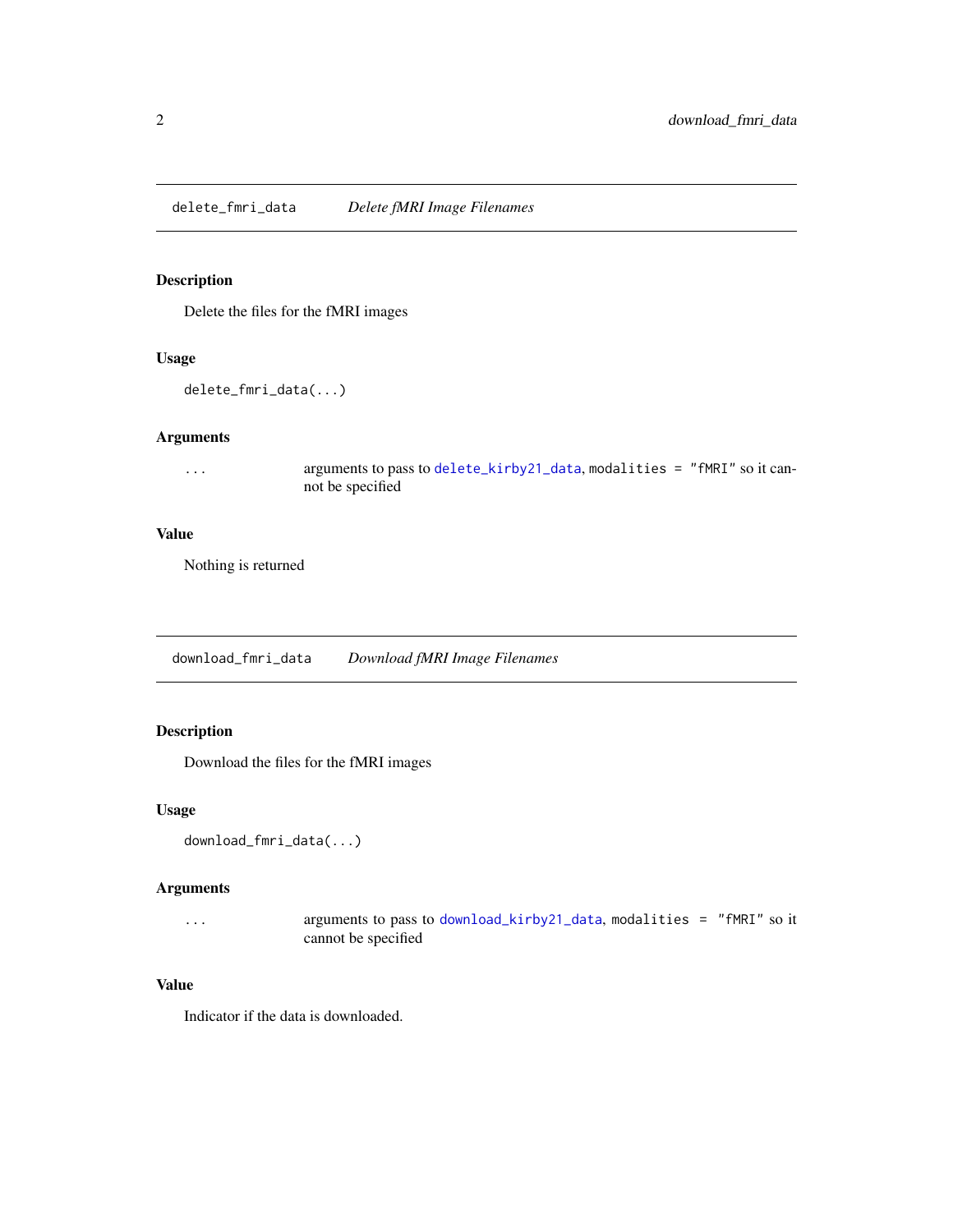<span id="page-2-0"></span>get\_fmri\_filenames *Get fMRI Image Filenames*

### Description

Return the filenames for the fMRI images

#### Usage

get\_fmri\_filenames(...)

#### Arguments

... arguments to pass to [get\\_image\\_filenames](#page-0-0), modalities = "fMRI" so it cannot be specified

### Value

Vector of filenames

### Examples

get\_fmri\_filenames()